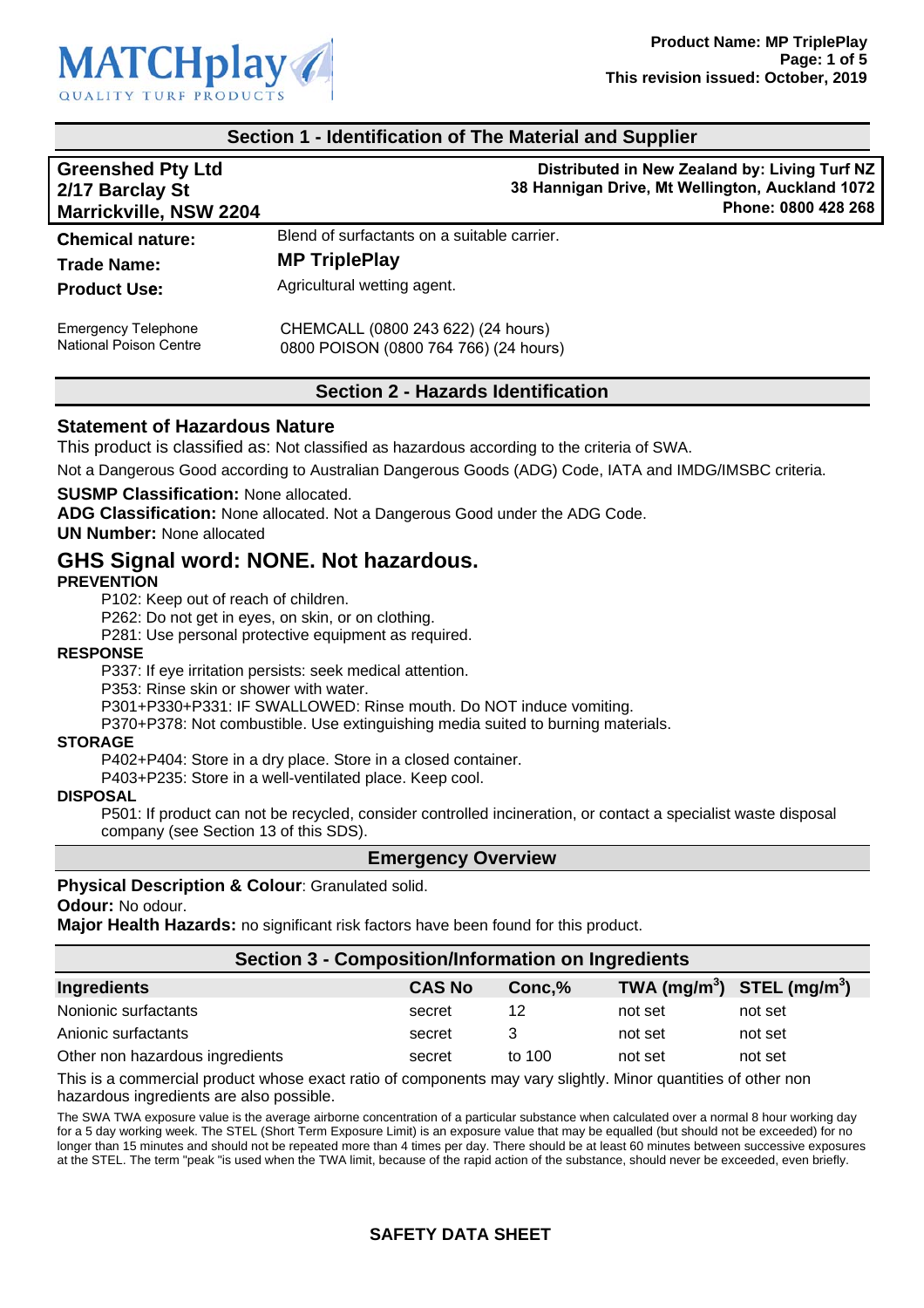

# **Section 4 - First Aid Measures**

### **General Information:**

You should call The Poisons Information Centre if you feel that you may have been poisoned, burned or irritated by this product. The number is 13 1126 from anywhere in Australia (0800 764 766 in New Zealand) and is available at all times. Have this SDS with you when you call.

**Inhalation:** First aid is not generally required. If in doubt, contact a Poisons Information Centre or a doctor. **Skin Contact:** Gently brush away excess solids. Irritation is unlikely. However, if irritation does occur, flush with lukewarm, gently flowing water for 5 minutes or until chemical is removed.

**Eye Contact:** Quickly and gently brush particles from eyes. Immediately flush the contaminated eye(s) with lukewarm, gently flowing water for 5 minutes or until the product is removed, while holding the eyelid(s) open. Obtain medical advice immediately if irritation occurs. Take special care if exposed person is wearing contact lenses.

**Ingestion:** If product is swallowed or gets in mouth, do NOT induce vomiting; wash mouth with water and give some water to drink. If symptoms develop, or if in doubt contact a Poisons Information Centre or a doctor.

### **Section 5 - Fire Fighting Measures**

**Fire and Explosion Hazards**: There is no risk of an explosion from this product under normal circumstances if it is involved in a fire.

Only small quantities of decomposition products are expected from this products at temperatures normally achieved in a fire.

Fire decomposition products from this product are not expected to be hazardous or harmful.

**Extinguishing Media:** Not Combustible. Use extinguishing media suited to burning materials.

**Fire Fighting:** If a significant quantity of this product is involved in a fire, call the fire brigade.

| Flash point:                     | Does not burn.                  |
|----------------------------------|---------------------------------|
| <b>Upper Flammability Limit:</b> | Does not burn.                  |
| <b>Lower Flammability Limit:</b> | Does not burn.                  |
| <b>Autoignition temperature:</b> | Not applicable - does not burn. |
| <b>Flammability Class:</b>       | Does not burn.                  |
|                                  |                                 |

# **Section 6 - Accidental Release Measures**

**Accidental release:** Minor spills do not normally need any special cleanup measures. In the event of a major spill, prevent spillage from entering drains or water courses. As a minimum, wear overalls, goggles and gloves. Suitable materials for protective clothing include rubber, PVC. Eye/face protective equipment should comprise as a minimum, protective goggles. If there is a significant chance that dusts are likely to build up in cleanup area, we recommend that you use a suitable Dust Mask. Use a P1 mask, designed for use against mechanically generated particles eg silica & asbestos.

Stop leak if safe to do so, and contain spill. Sweep up and shovel or collect recoverable product into labelled containers for recycling or salvage, and dispose of promptly. Consider vacuuming if appropriate. Recycle containers wherever possible after careful cleaning. After spills, wash area preventing runoff from entering drains. If a significant quantity of material enters drains, advise emergency services. This material may be suitable for approved landfill. Ensure legality of disposal by consulting regulations prior to disposal. Thoroughly launder protective clothing before storage or re-use. Advise laundry of nature of contamination when sending contaminated clothing to laundry.

# **Section 7 - Handling and Storage**

**Handling:** Keep exposure to this product to a minimum, and minimise the quantities kept in work areas. Check Section 8 of this SDS for details of personal protective measures, and make sure that those measures are followed. The measures detailed below under "Storage" should be followed during handling in order to minimise risks to persons using the product in the workplace. Also, avoid contact or contamination of product with incompatible materials listed in Section 10.

**Storage:** Store packages of this product in a cool place. Make sure that containers of this product are kept tightly closed. Keep containers dry and away from water. Make sure that the product does not come into contact with substances listed under "Incompatibilities" in Section 10. Check packaging - there may be further storage instructions on the label.

# **Section 8 - Exposure Controls and Personal Protection**

The following Australian Standards will provide general advice regarding safety clothing and equipment: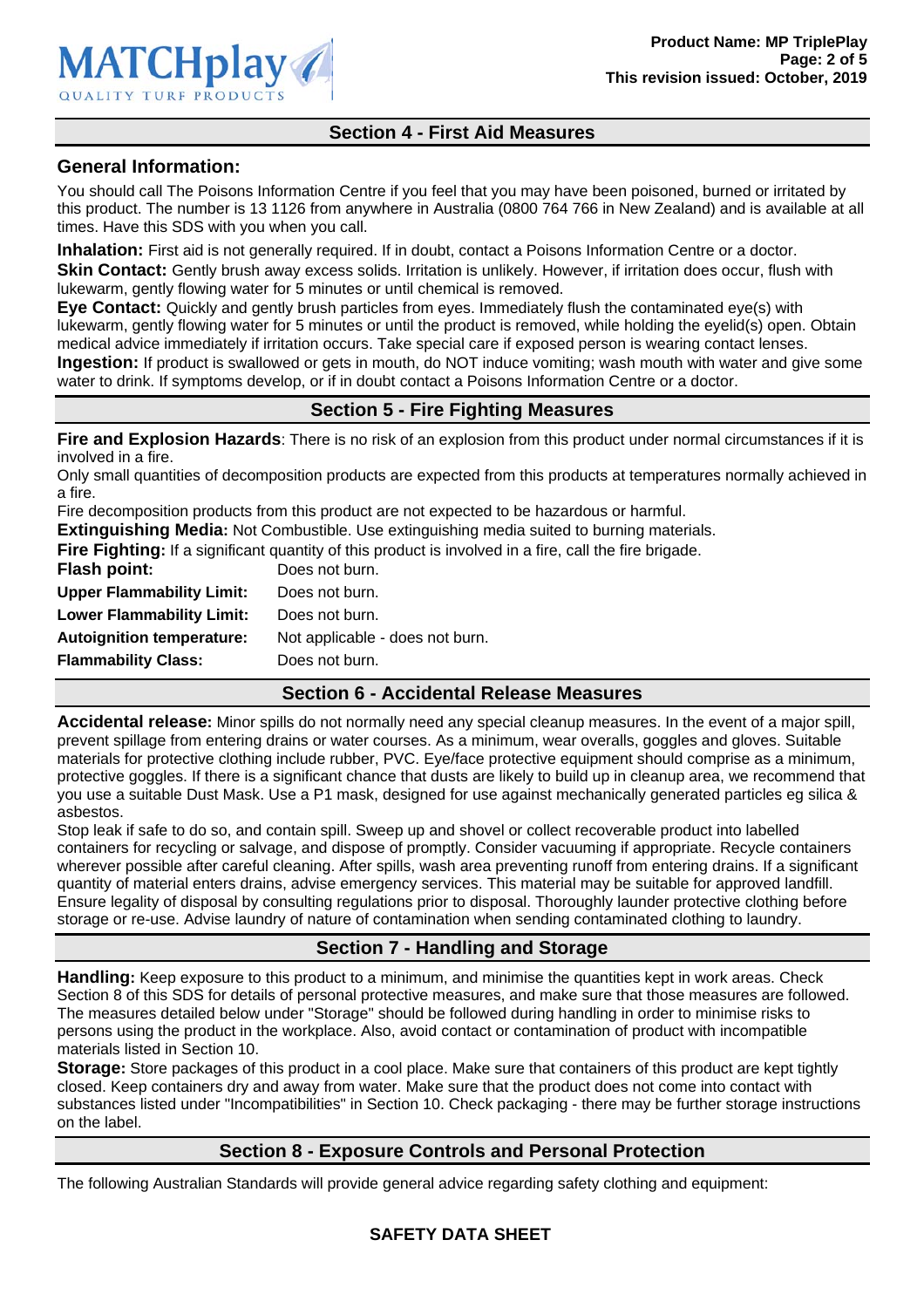

Respiratory equipment: **AS/NZS 1715**, Protective Gloves: **AS 2161**, Occupational Protective Clothing: AS/NZS 4501 set 2008, Industrial Eye Protection: **AS1336** and **AS/NZS 1337**, Occupational Protective Footwear: **AS/NZS2210**.

### **SWA Exposure Limits TWA (mg/m<sup>3</sup>**

# **) STEL (mg/m<sup>3</sup> )**

Exposure limits have not been established by SWA for any of the significant ingredients in this product.

No special equipment is usually needed when occasionally handling small quantities. The following instructions are for bulk handling or where regular exposure in an occupational setting occurs without proper containment systems. **Ventilation:** No special ventilation requirements are normally necessary for this product. However make sure that

the work environment remains clean and that dusts are minimised.

**Eye Protection:** Eye protection such as protective glasses or goggles is recommended when this product is being used.

**Skin Protection:** The information at hand indicates that this product is not harmful and that normally no special skin protection is necessary. However, we suggest that you routinely avoid contact with all chemical products and that you wear suitable gloves (preferably elbow-length) when skin contact is likely.

**Protective Material Types:** We suggest that protective clothing be made from the following materials: rubber, PVC.

**Respirator:** If there is a significant chance that dusts are likely to build up in the area where this product is being used, we recommend that you use a suitable Dust Mask.

Safety deluge showers should, if practical, be provided near to where this product is being used.

# **Section 9 - Physical and Chemical Properties:**

| <b>Physical Description &amp; colour:</b> | Granulated solid.                               |
|-------------------------------------------|-------------------------------------------------|
| Odour:                                    | No odour.                                       |
| <b>Boiling Point:</b>                     | Not available.                                  |
| <b>Freezing/Melting Point:</b>            | No specific data. Solid at normal temperatures. |
| <b>Volatiles:</b>                         | No specific data. Expected to be low at 100°C.  |
| <b>Vapour Pressure:</b>                   | Negligible at normal ambient temperatures.      |
| <b>Vapour Density:</b>                    | No data.                                        |
| <b>Specific Gravity:</b>                  | No data.                                        |
| <b>Water Solubility:</b>                  | Partially soluble.                              |
| pH:                                       | No data.                                        |
| <b>Volatility:</b>                        | Negligible at normal ambient temperatures.      |
| <b>Odour Threshold:</b>                   | No data.                                        |
| <b>Evaporation Rate:</b>                  | No data.                                        |
| <b>Coeff Oil/water Distribution:</b>      | No data                                         |
| <b>Autoignition temp:</b>                 | Not applicable - does not burn.                 |
|                                           | Continue dO, Ctability and Departicity          |

# **Section 10 - Stability and Reactivity**

**Reactivity:** This product is unlikely to react or decompose under normal storage conditions. However, if you have any doubts, contact the supplier for advice on shelf life properties.

**Conditions to Avoid:** This product should be kept in a cool place, preferably below 30°C. Keep containers tightly closed. Containers should be kept dry.

**Incompatibilities:** strong acids, strong bases, strong oxidising agents.

**Fire Decomposition:** Only small quantities of decomposition products are expected from this products at temperatures normally achieved in a fire. Carbon dioxide, and if combustion is incomplete, carbon monoxide and smoke. Water. Carbon monoxide poisoning produces headache, weakness, nausea, dizziness, confusion, dimness of vision, disturbance of judgment, and unconsciousness followed by coma and death.

**Polymerisation:** This product will not undergo polymerisation reactions.

# **Section 11 - Toxicological Information**

# **Local Effects:**

**Target Organs:** There is no data to hand indicating any particular target organs.

# **Classification of Hazardous Ingredients**

Ingredient **Risk Phrases** 

No ingredient mentioned in the HSIS Database is present in this product at hazardous concentrations.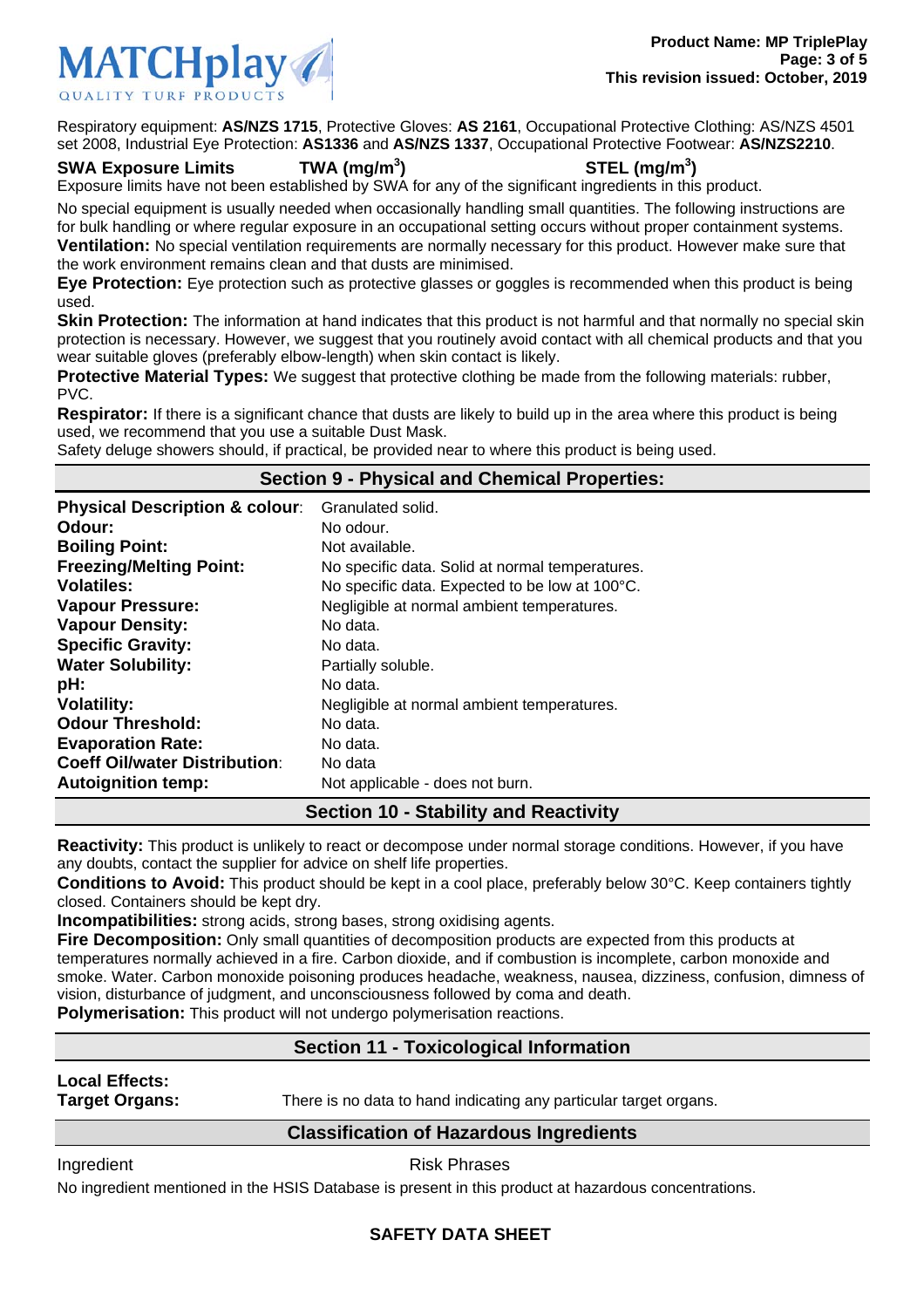# **Potential Health Effects**

# **Inhalation:**

**Short Term Exposure:** Available data indicates that this product is not harmful. In addition product is unlikely to cause any discomfort or irritation.

**Long Term Exposure:** No data for health effects associated with long term inhalation.

### **Skin Contact:**

**Short Term Exposure:** Available data indicates that this product is not harmful. It should present no hazards in normal use. However product may be mildly irritating, but is unlikely to cause anything more than mild discomfort which should disappear once contact ceases.

**Long Term Exposure:** No data for health effects associated with long term skin exposure.

### **Eye Contact:**

**Short Term Exposure:** This product is believed to be mildly irritating, to eyes, but is unlikely to cause anything more than mild transient discomfort.

**Long Term Exposure:** No data for health effects associated with long term eye exposure.

### **Ingestion:**

**Short Term Exposure:** Significant oral exposure is considered to be unlikely. However, this product is believed to be mildly irritating to mucous membranes but is unlikely to cause anything more than mild transient discomfort. **Long Term Exposure:** No data for health effects associated with long term ingestion.

### **Carcinogen Status:**

**SWA:** No significant ingredient is classified as carcinogenic by SWA. **NTP:** No significant ingredient is classified as carcinogenic by NTP. **IARC:** No significant ingredient is classified as carcinogenic by IARC.

# **Section 12 - Ecological Information**

Insufficient data to be sure of status.

### **Section 13 - Disposal Considerations**

**Disposal:** This product may be recycled if unused, or if it has not been contaminated so as to make it unsuitable for its intended use. If it has been contaminated, it may be possible to separate the contamination in some way. Only if neither of these options is suitable, consider landfill.

### **Section 14 - Transport Information**

**UN Number:** This product is not classified as a Dangerous Good by ADG, IATA or IMDG/IMSBC criteria. No special transport conditions are necessary unless required by other regulations.

# **Section 15 - Regulatory Information**

**AICS:** All of the significant ingredients in this formulation are compliant with NICNAS regulations.

### **Section 16 - Other Information**

**This SDS contains only safety-related information. For other data see product literature.** 

**Acronyms: ADG Code** Australian Code for the Transport of Dangerous Goods by Road and Rail (7<sup>th</sup> edition) AICS **AUGUARY AUSTRALIAN AUSTRALIAN AUSTRALIAN AUGUARY AICS** ALCOHOLOGY AUGUSTAL AUGUSTAL AUGUSTAL AUGUSTAL AUGUSTAL **SWA Safe Work Australia, formerly ASCC and NOHSC CAS number** Chemical Abstracts Service Registry Number **Hazchem Code** Emergency action code of numbers and letters that provide information to emergency services especially firefighters **IARC** International Agency for Research on Cancer **NOS** Not otherwise specified **NTP** National Toxicology Program (USA) **SUSMP** Standard for the Uniform Scheduling of Medicines & Poisons **UN Number** United Nations Number